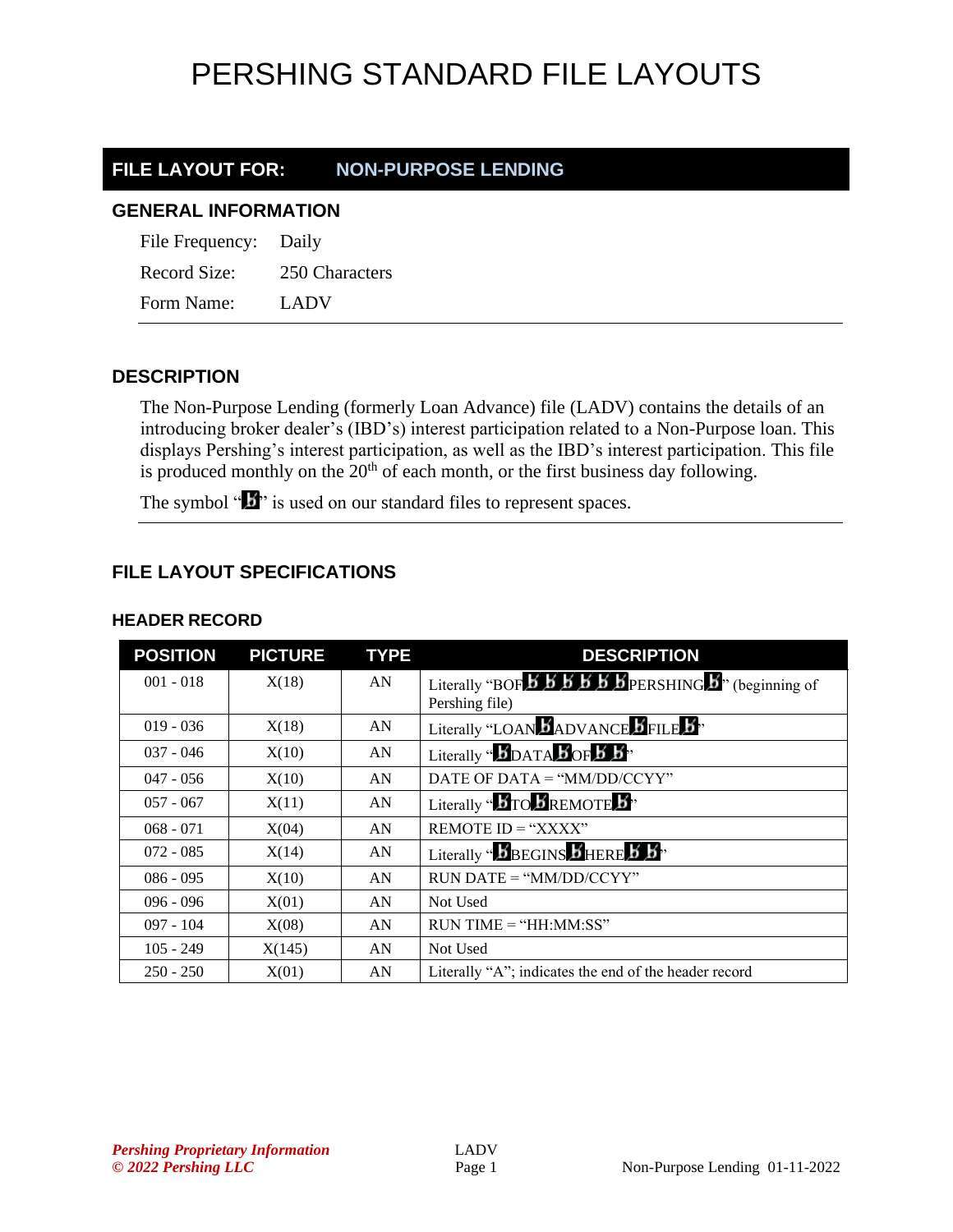# PERSHING STANDARD FILE LAYOUTS

#### **DETAIL RECORD A**

| <b>POSITION</b> | <b>PICTURE</b> | <b>TYPE</b>      | <b>DESCRIPTION</b>                                                            |
|-----------------|----------------|------------------|-------------------------------------------------------------------------------|
| $001 - 002$     | X(02)          | AN               | TRANSACTION CODE = "LA"                                                       |
| $003 - 003$     | X(01)          | AN               | RECORD INDICATOR VALUE = "A"                                                  |
| $004 - 011$     | 9(08)          | $\mathbf N$      | RECORD ID SEQUENCE NUMBER; begins with "00000001"                             |
| $012 - 014$     | X(03)          | AN               | INTRODUCING BROKER DEALER (IBD) NUMBER                                        |
| $015 - 023$     | X(09)          | AN               | ACCOUNT NUMBER, including Office (3), Base Account (5)<br>and Check Digit (1) |
| $024 - 026$     | X(03)          | AN               | <b>INVESTMENT PROFESSIONAL (IP) NUMBER</b>                                    |
| $027 - 027$     | X(01)          | AN               | Not Used                                                                      |
| $028 - 045$     | 9(16)v9(02)    | $\mathbf N$      | <b>AVAILABLE BALANCE AMOUNT</b>                                               |
| $046 - 046$     | X(01)          | AN               | AVAILABLE BALANCE AMOUNT SIGN; values include:                                |
|                 |                |                  | "+" = Available balance                                                       |
|                 |                |                  | " $\mathbf{b}$ " = Not applicable or zero                                     |
| $047 - 064$     | 9(09)v9(09)    | $\mathbf N$      | <b>AVERAGE RATE</b>                                                           |
| $065 - 065$     | X(01)          | AN               | <b>AVERAGE RATE SIGN; values include:</b>                                     |
|                 |                |                  | "+" = Average rate                                                            |
|                 |                |                  | " $\mathbf{B}$ " = Not applicable or zero                                     |
| $066 - 083$     | 9(09)v9(09)    | ${\bf N}$        | PERSHING KEEP RATE (PD RATE)                                                  |
| $084 - 084$     | X(01)          | AN               | PERSHING KEEP RATE SIGN; values include:                                      |
|                 |                |                  | "+" = Pershing keep rate                                                      |
|                 |                |                  | " $\mathbf{v}$ " = Not applicable or zero                                     |
| $085 - 102$     | 9(09)v9(09)    | $\mathbf N$      | <b>IBD CHARGE RATE (EB IBD)</b>                                               |
| $103 - 103$     | X(01)          | AN               | IBD CHARGE RATE SIGN; values include:                                         |
|                 |                |                  | "+" = IBD charge rate                                                         |
|                 |                |                  | "-" = IBD charge rate                                                         |
|                 |                |                  | $\mathbf{a} \cdot \mathbf{b}$ <sup>3</sup> = Not applicable or zero           |
| $104 - 121$     | 9(16)v9(02)    | $\mathbf N$      | PARTICIPATION AMOUNT                                                          |
| $122 - 122$     | X(01)          | AN               | PARTICIPATION AMOUNT SIGN; values include:                                    |
|                 |                |                  | "+" = Participation amount                                                    |
|                 |                |                  | "-" = Participation amount                                                    |
|                 |                |                  | " $\mathbf{B}$ " = Not applicable or zero                                     |
| $123 - 140$     | 9(16)v9(02)    | ${\bf N}$        | REVENUE AMOUNT                                                                |
| $141 - 141$     | X(01)          | ${\bf A}{\bf N}$ | REVENUE AMOUNT SIGN; values include:                                          |
|                 |                |                  | "+" = Revenue amount                                                          |
|                 |                |                  | "-"=Revenue amount                                                            |
|                 |                |                  | " $\mathbf{N}$ " = Not applicable or zero                                     |
| 142 - 249       | X(108)         | AN               | Not Used                                                                      |
| $250 - 250$     | X(01)          | AN               | Literally "X"; indicates the end of the detail record                         |